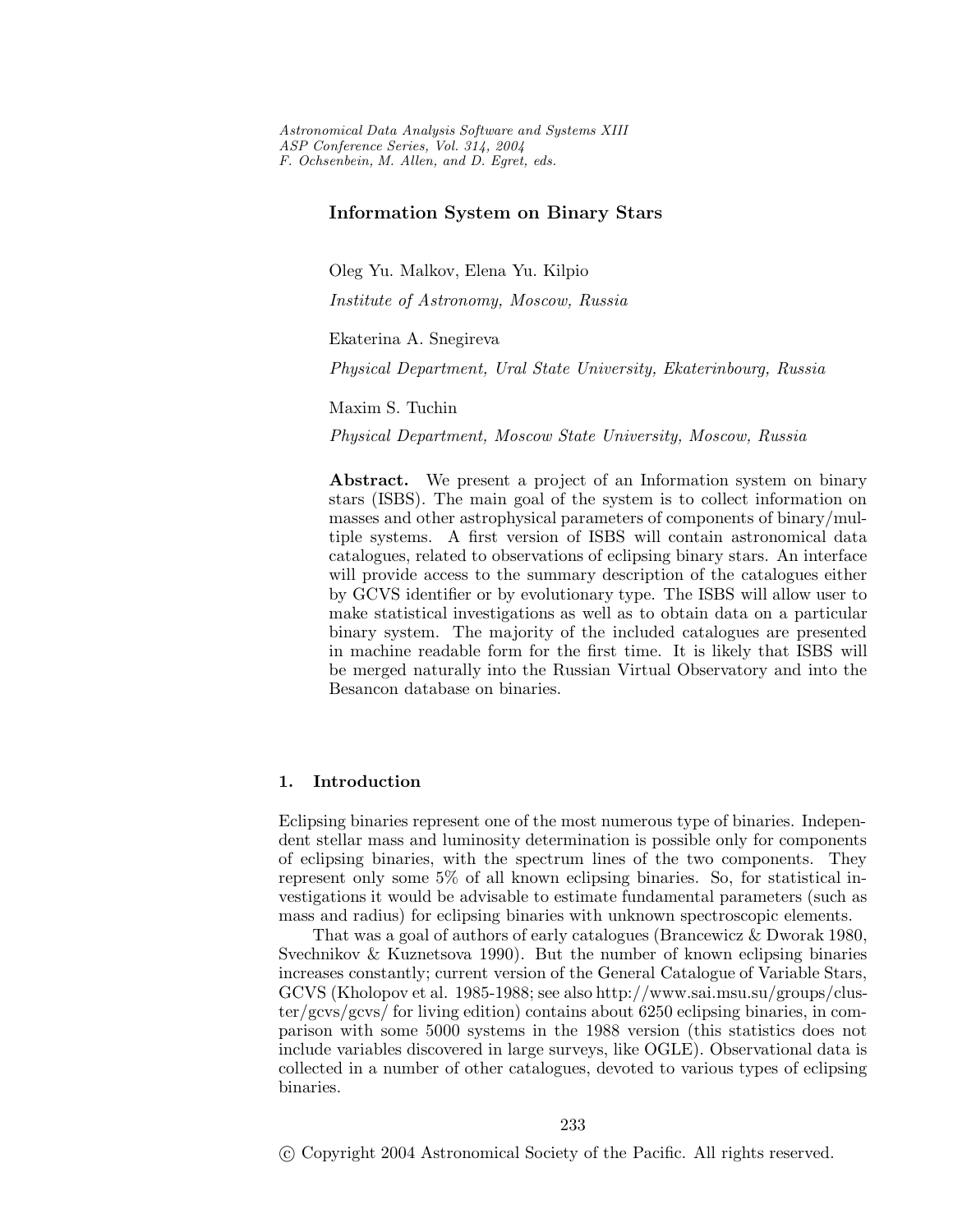

Figure 1. Close binaries evolutionary scheme.  $m_1$  - initial mass of more massive component, in solar mass; *a* - initial semi-major axis, in solar radius;  $m_2$  is adopted to be approximately equal to  $m_1$ . The figure is taken from Yungelson & Massevich (1982)

In this paper we present a project of an information system on binary stars. Our main goal is to collect information on masses and other astrophysical parameters of components of binary systems. ISBS will allow user to make statistical investigations as well as to obtain data on a particular binary system. A first version of the system will include data on eclipsing binaries. Future versions will include data on visual, spectroscopic and other types of binaries (allowing to determine astrophysical stellar parameters of components), particularly, data on evolved close binary systems (Cherepashchuk et al., 1996).

### **2. Classification of eclipsing binaries**

Primaries in close binary stars can undergo Roche lobe overflow during various stages of their evolution. Cases A and B indicate systems where mass transfer starts at core hydrogen burning stage and at hydrogen shell burning stage, respectively. Fig. 1 illustrates mass transfer cases on the mass — separation diagram.

Eclipsing binaries in the ISBS are classified according to the following scheme, introduced by Svechnikov (1986):

DM — detached main sequence systems, where both components are main sequence stars, which do not fill their inner Roche lobes

SD — semi-detached systems, where the more massive component is a main sequence star, and the less massive secondary component is a subgiant which fills (or nearly fills) its Roche lobe

DS — detached systems with a subgiant secondary, where the less massive subgiant component distinctly does not fill its Roche lobe

 $AR$  — detached systems with two subgiant components, where both stars do not fill their Roche lobe (AR Lac-type systems)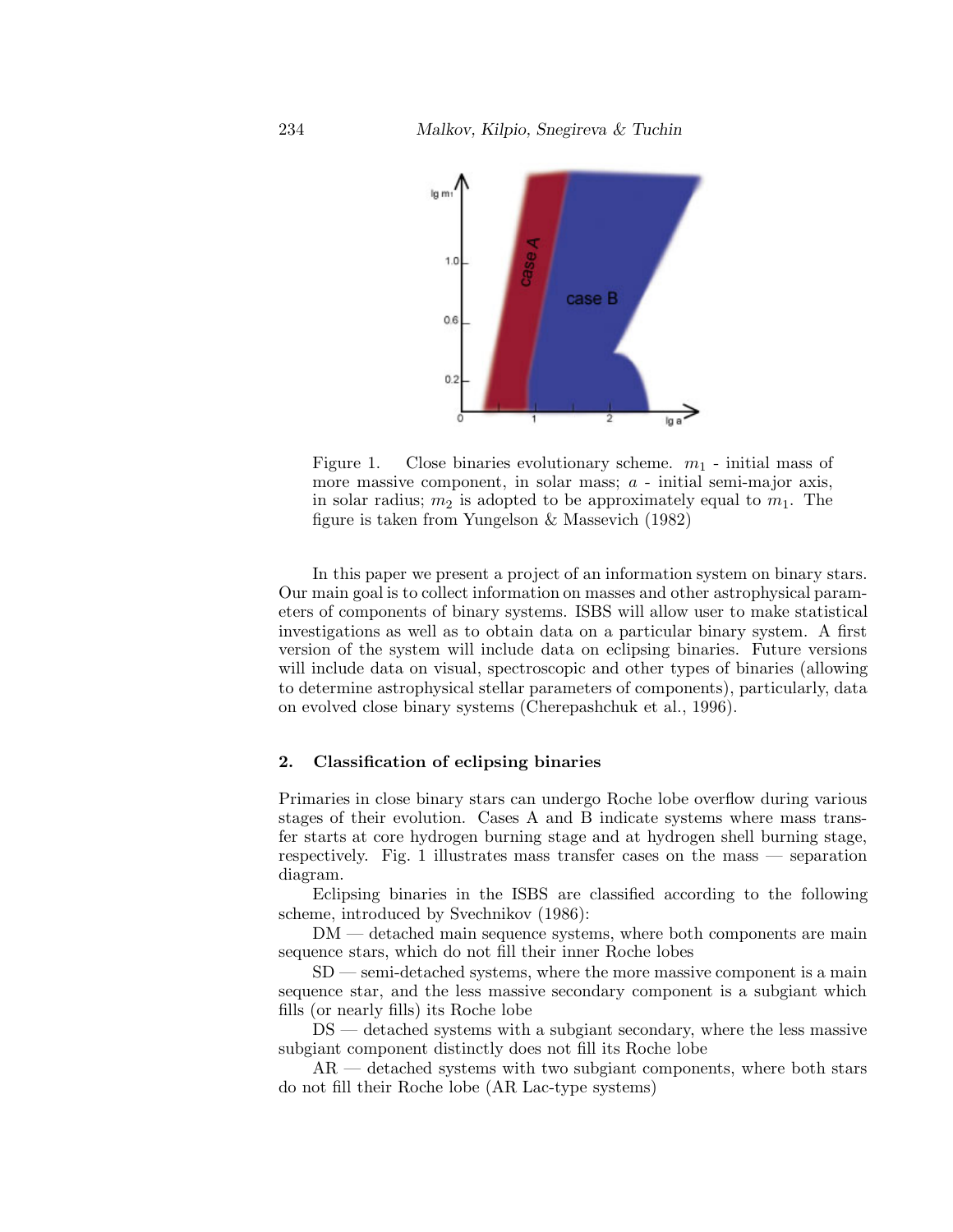CE — contact systems of early spectra, both components are close to their Roche lobes, and the spectrum of the more massive component is not later than about F0

 $\text{CW}$  — contact systems of W UMa-type with periods shorter than 0.5 days and where the spectrum of the more massive component is later than about F0

DW — systems, similar to W UMa-stars, where both components do not fill their Roche lobes, and their physical characteristics are similar to those of CW-systems (short-period RS CVn-type systems)

GS — systems with at least one supergiant or late type giant.

We assume that, depending on age, separation between components and masses, mass transfer in a system of Case A can be observed as a DW-, CW- or CE-type system, while in a system of Case B mass transfer can be observed as a AR-, DS- or SD-type system (a few exceptions are possible). GS-type systems can undergo Roche lobe overflow during helium burning stage (Case C, not shown in Fig 1). DM-type systems do not (yet) undergo Roche lobe overflow and, during their evolution and depending on separation between components and their masses, can belong to any of the three cases.

## **3. Catalogues of binaries**

The first version of the ISBS will include catalogues of eclipsing binary stars and will give access to the summary description of the catalogues and to catalogue data. Stars from the following catalogues will be included in the first version of ISBS: Catalog of orbital elements, masses and luminosities of close double stars (Svechnikov & Bessonova 1984); The catalogue of approximate photometric and absolute elements of eclipsing variable stars (Svechnikov & Kuznetsova 1990); The catalogue of orbital elements, masses and luminosities of detached main-sequence eclipsing variable stars with known photometric and spectroscopic elements (Svechnikov & Perevozkina 1999); The catalogue of orbital elements, masses and luminosities of detached main-sequence eclipsing variable stars with known elements of photometric orbit and unknown spectroscopic elements (Perevozkina & Svechnikov 1999); The catalogue of photometric, geometrical and absolute elements of semidetached eclipsing binary systems with known spectroscopic orbits (Surkova & Svechnikov 2004a); The catalogue of photometric, geometrical and absolute elements of semidetached eclipsing binary systems with known photometric orbits and unknown spectroscopic orbits (Surkova & Svechnikov 2004b); The catalogue of photometric, geometrical and absolute elements of contact binary stars of the early spectral type (Bondarenko & Perevozkina 1996); Massive close binaries with early-type components of main sequence catalogue. Observed characteristics (Polushina 2004); Catalogue of pre-contact, short-period RS CVn-type systems (Dryomova 2004); Catalogue of astrophysical parameters of binary systems (Malkov 1993); Stellar mass catalogue (Belikov 1995); Age and metallicity estimates of intermediate mass stars in eclipsing binaries (Kovaleva 2001).

It is likely that ISBS will be merged naturally into the Russian Virtual Observatory (Dluzhnevskaya et al. 2003) and into the Besancon database on binaries (Oblak & Debray 2004).